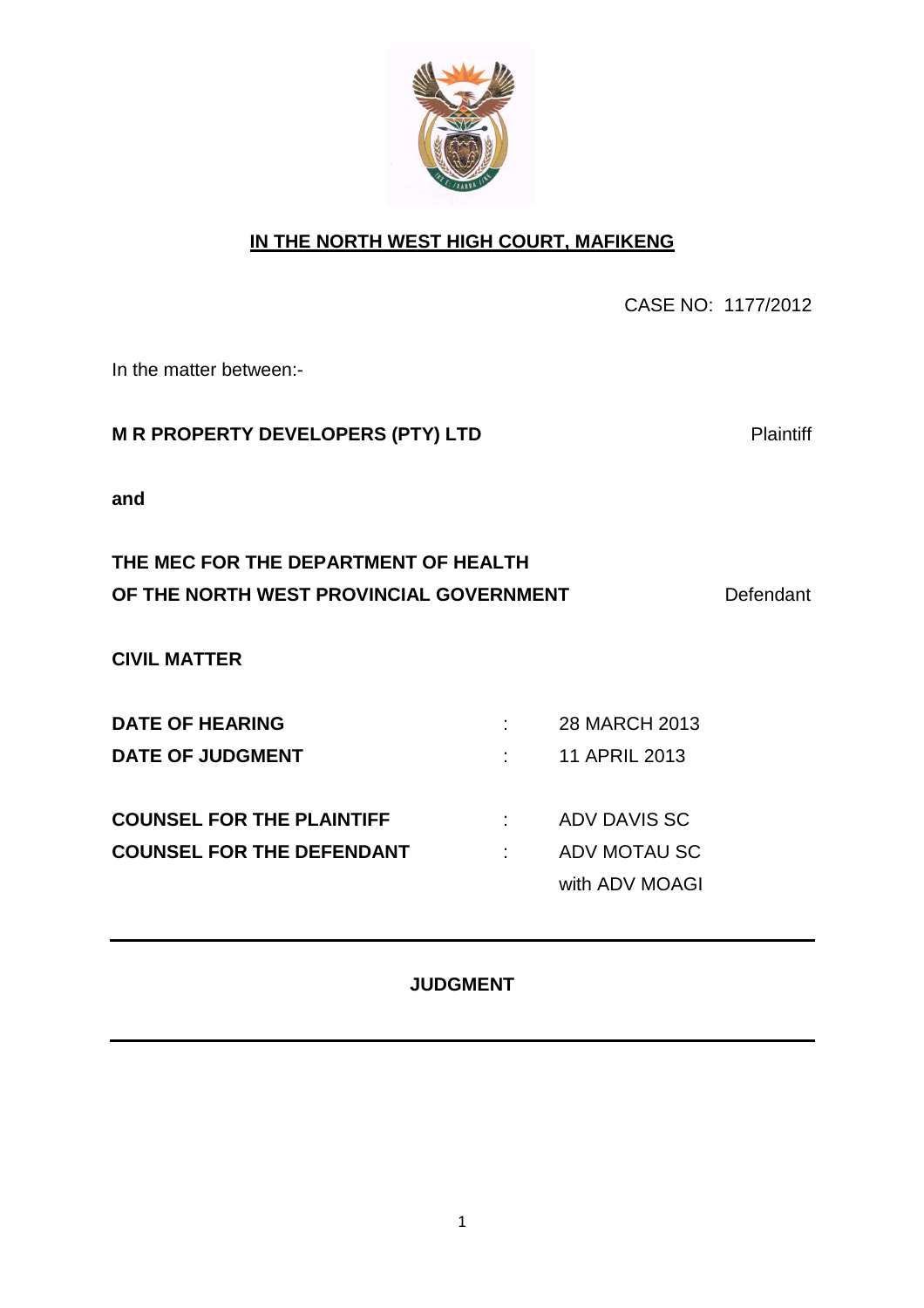#### **HENDRICKS J**

### **Introduction**:-

- $[1]$  On 17<sup>th</sup> March 2008 the Plaintiff and the Defendant entered into a Service Level Agreement ("SLA") with each other. In terms of the agreement, the Plaintiff was obliged to provide in the health technology needs of the Vryburg Hospital; to commission all health technology hardware; to provide training on the use of such health technology to the hospital staff; to provide after-sale support including maintenance and service support; to handle, transport and install furniture, accessories and the like at the hospital; and to store equipment, furniture and accessories in a hardware situated in Midrand, which warehouse was to be leased at the cost of the Defendant.
- [2] Plaintiff has, in compliance with its obligations in terms of the SLA, supplied equipment, furniture, accessories and health technology to the value of R134 539 935.33; and commissioned the equipment, provided for the maintenance thereof and trained staff in the use of the health technology. In terms of the SLA, the Defendant was obliged to effect payment to the Plaintiff within (thirty) 30 working days after receipt of accurate invoices from the Plaintiff for the goods supplied and services rendered in terms of Clause 8.3 of the SLA. This was done by the Defendant to the extent that a substantial amount of the money claimed was indeed paid, except for four invoices delivered on 05 October 2011. These invoices were for the amounts of R6 726 996.79; R672 699.72; R32 179 637.74; and R10 656 624.41 respectively.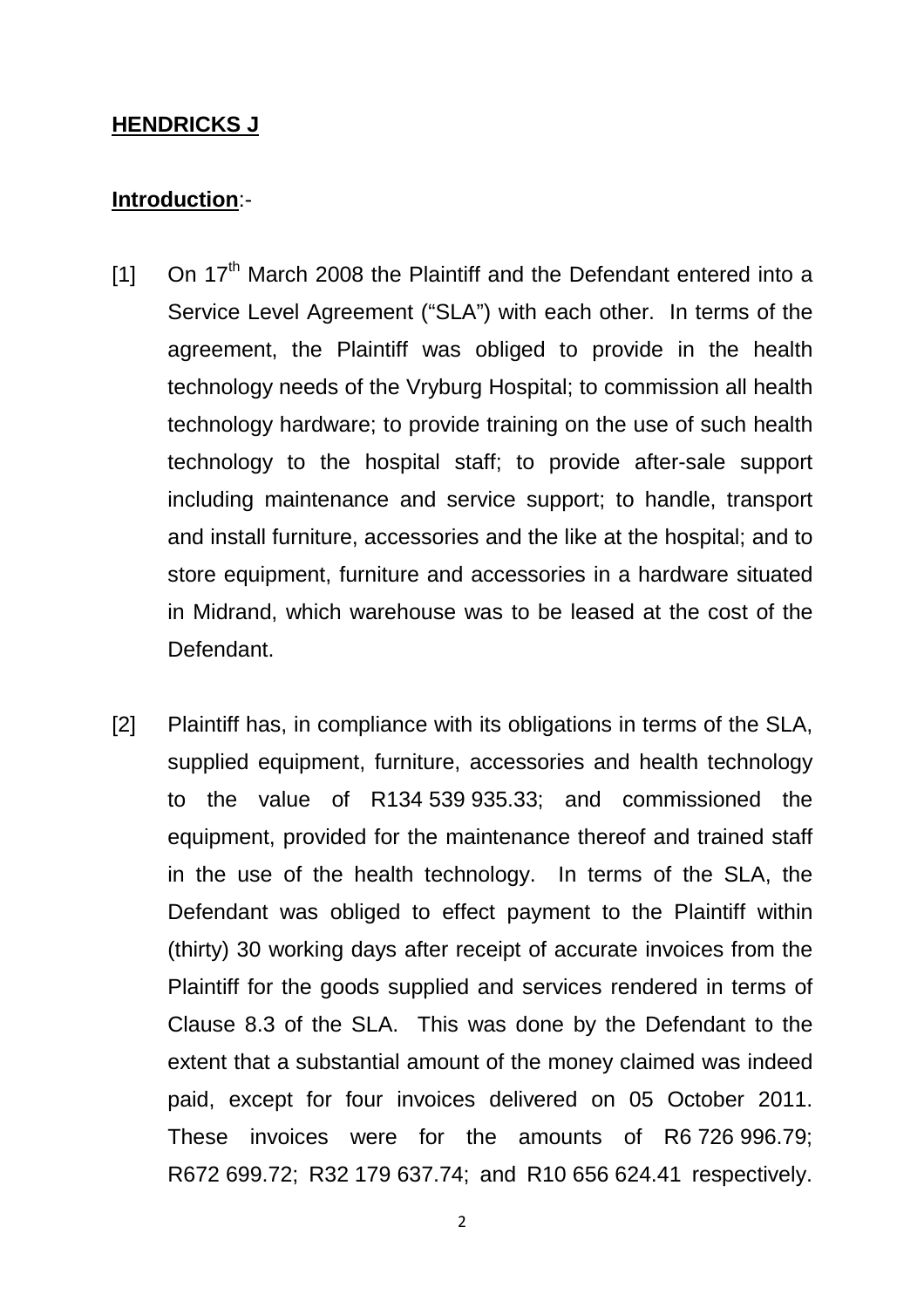Despite demand, the Defendant failed and/or refused to effect payment. This prompted the Plaintiff to issue summons on 08<sup>th</sup> August 2012 for payment of the aforementioned invoices. On the 26<sup>th</sup> September 2012 the Defendant filed its notice of intention to defend. Whereafter, the Plaintiff applied for summary judgment which was set down for hearing on 28<sup>th</sup> March 2013. For ease of reference, and to avoid possible confusion, the parties will be in the remainder of this judgment, referred to as Plaintiff and Defendant.

- [3] As defence to the application for summary judgment, the Defendant states that Plaintiff's particulars of claim do not contain sufficient averment to justify summary judgment being granted against the Defendant and it is therefore excipiable. In particular, Clause 8 of the SLA provides that the amount payable to the Plaintiff shall be in accordance with the schedule of services, quantities and rates which is not attached to the summons, and furthermore, the Plaintiff does not allege in the particulars of claim that the amounts claimed were computed in accordance with the schedule of services, quantities and rates. So too, the outstanding amount on CAPEX.
- [4] It was also raised as defence that there is no contractual clause pleaded by the Plaintiff justifying a claim for:-
	- commissioning of the equipment;
	- a training fee for the training of staff;
	- maintenance of the equipment.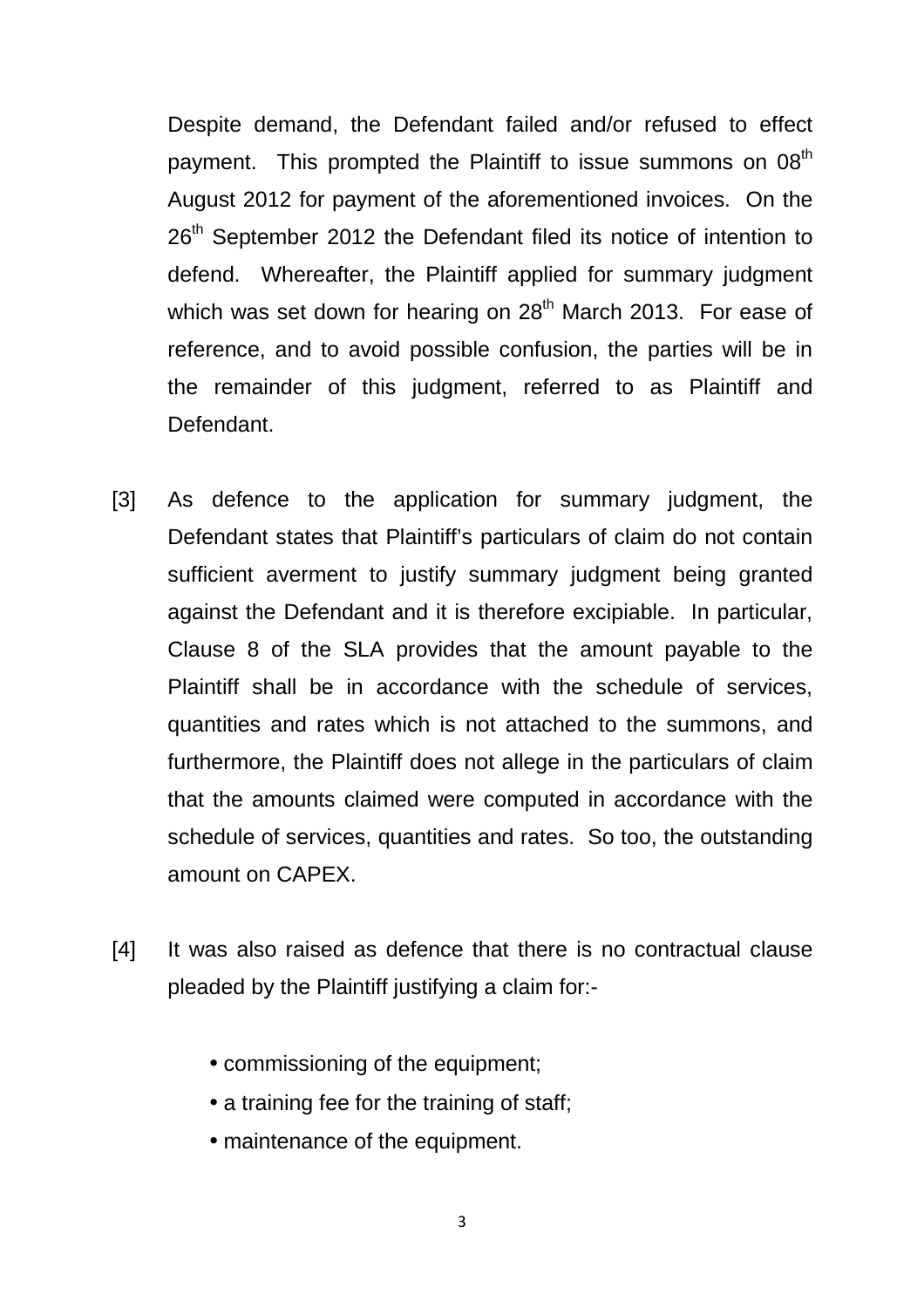- [5] Insofar as the agreement refers to the rendering of services in accordance with the schedule of services, quantities and rates" and insofar as those schedules have not been annexed to the Plaintiff's particulars of claim, it has nowhere been denied that such schedules are not in existence or that the Defendant is not in possession thereof. More importantly, it has also not been sufficiently expressly denied that the amounts claimed by the Plaintiff are not in accordance with such schedule of services, quantities and rates. Payment had been effected in the past on similar invoices.
- [6] The Defendant's main contention is simply that the Plaintiff has neglected to attach the schedule of services. This, in itself constitutes no defence in my view. The learned author Harms summarises the onus on the Defendant as follows in his work entitled:- Civil Procedure in the Supreme Court, Harms (Red.) at B32.13:-

"The defence must be a defence in law and the facts set out in the affidavit must be sufficient to support such a defence."

## **See also**:- **Maharaj v Barclays National Bank Ltd** 1976 (1) SA 418 (A) at 422.

 It is trite that, in order to avoid an order in respect of a summary judgment application, the Defendant is obliged to depose to an affidavit setting out a **bona fide** defence. For the under mentioned reasons I am of the view that the Defendant has failed to do so.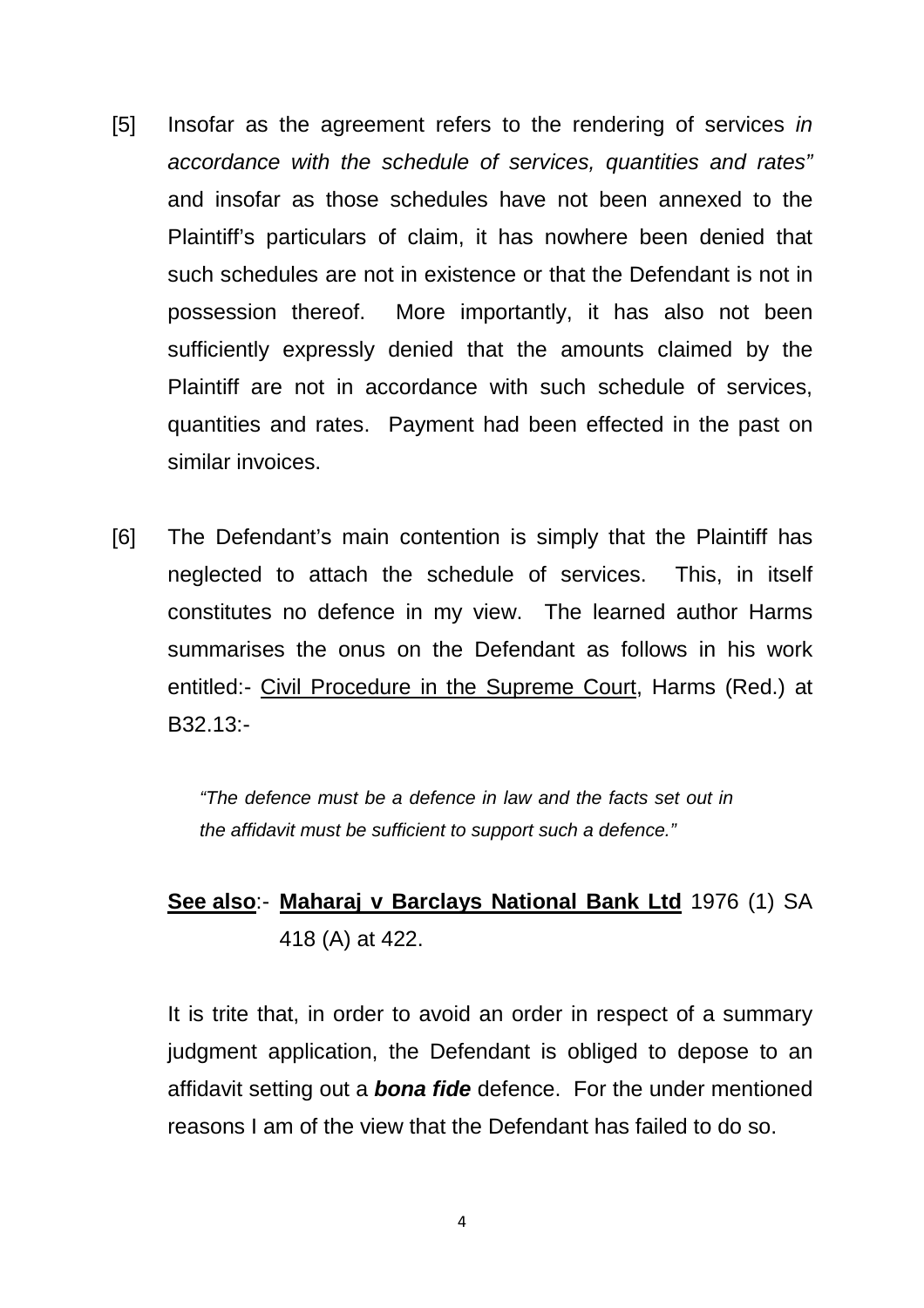- [7] In dealing with the respective claims:-
	- The claim for the amount of R6 726 996.79 is in respect of **commissioning** of the equipment supplied by the Plaintiff;
	- The claim of R672 699.72 is in respect of **training** of the staff of the Vryburg Hospital;
	- The claim for R32 179 637.74 is for the **maintenance** of medical technology supplied by the Plaintiff for a period of five (5) years.
	- The claim for R10 656 624.41 is in respect of an outstanding amount due for the **supply of 2 theatres, 7 treatment rooms and 93 ward beds**.
	- [7.1] The Defendant alleges that there is no contractual clause pleaded by the Plaintiff justifying a claim for **commissioning**  of the equipment. This is incorrect. Clause 6.1.2 of the agreement states:-
		- "6. Duties of the Service Provider …… 6.1.2 Commissioning of all health technology hardware, house and office furniture."
	- [7.2] Similarly the Defendant alleges that there is no contractual clause justifying a claim for a **training** fee. This is equally incorrect. Clause 6.1.3 of the agreement states:-
		- "6.1.3 Provide training on the user of such health technology to the hospital staff."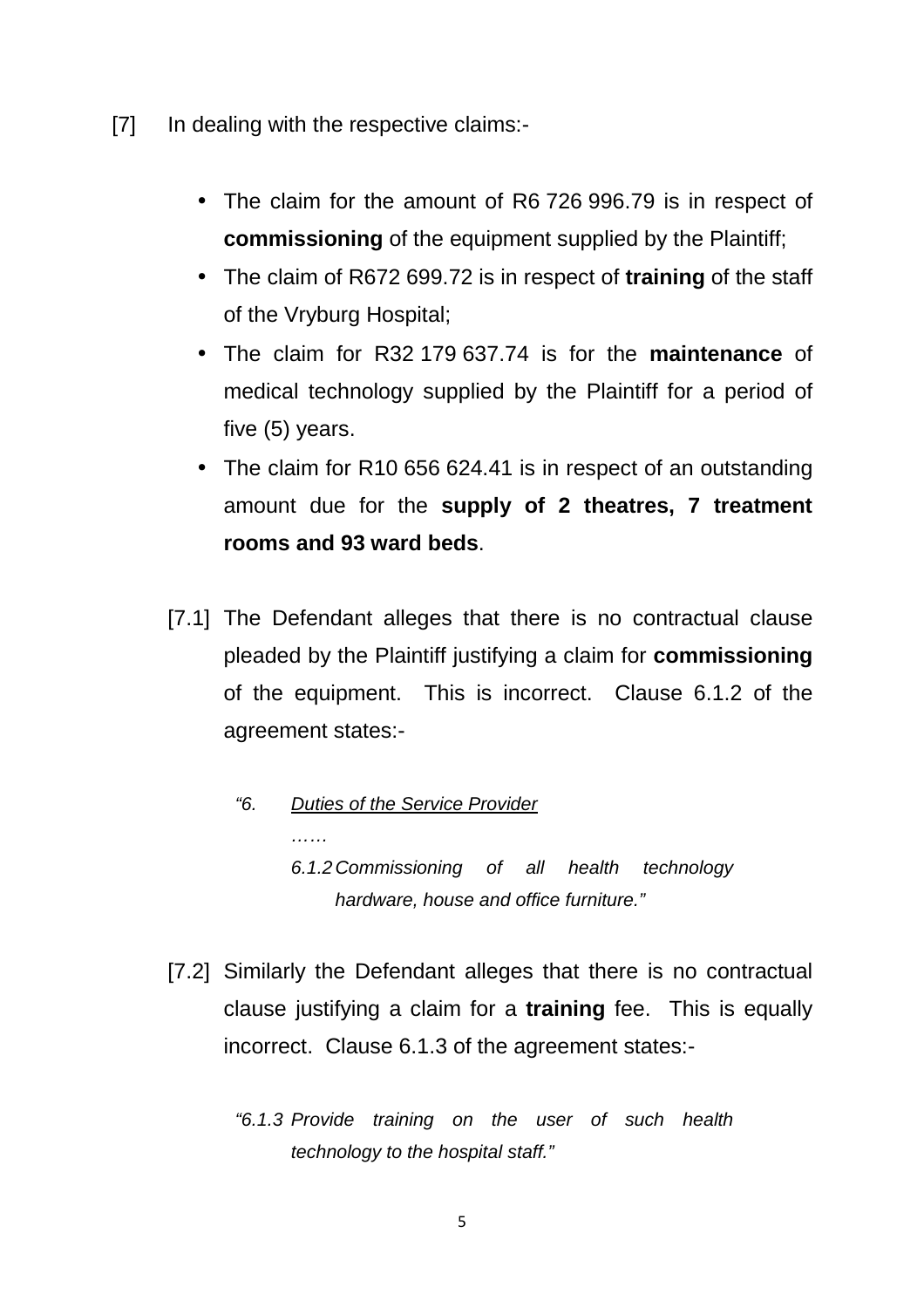- [7.3] The Defendant also denies a contractual clause justifying a claim for **maintenance** of the equipment. This is also incorrect. Clauses 6.1.5, 6.1.6, 6.1.7, 7.1.4 deals with this aspect. These clauses reads thus:-
	- "6.1.5 Provide after sales support.
	- 6.1.6 In respect of maintenance service and support.
	- 6.1.7 Handle, Transport, install equipment, furniture, accessories etc at the cost of the department.
	- 7.1.4 Provision of after sale support and maintenance support."
- [7.4] The Plaintiff alleged that it had complied with its obligations in terms of the SLA and has already supplied equipment, furniture, accessories, health technology and services to the Defendant which the Defendant has paid (save for the amounts claimed in the present claim. These averments are not disputed by the Defendant. The Defendant's denial for the further supply of equipment for the two theatres and beds amounting to R10 656 624.41, purely based on the absence of an annexing of the schedule of services, quantities and rates does, in my view, not amount to a defence.
- [8] On the other hand, the Defendant alleges payment to the Plaintiff of the "entire amount payable in terms of the agreement". In this regard, the Defendant bears the onus to satisfy the Court by way of the furnishing of sufficient particulars regarding dates, times and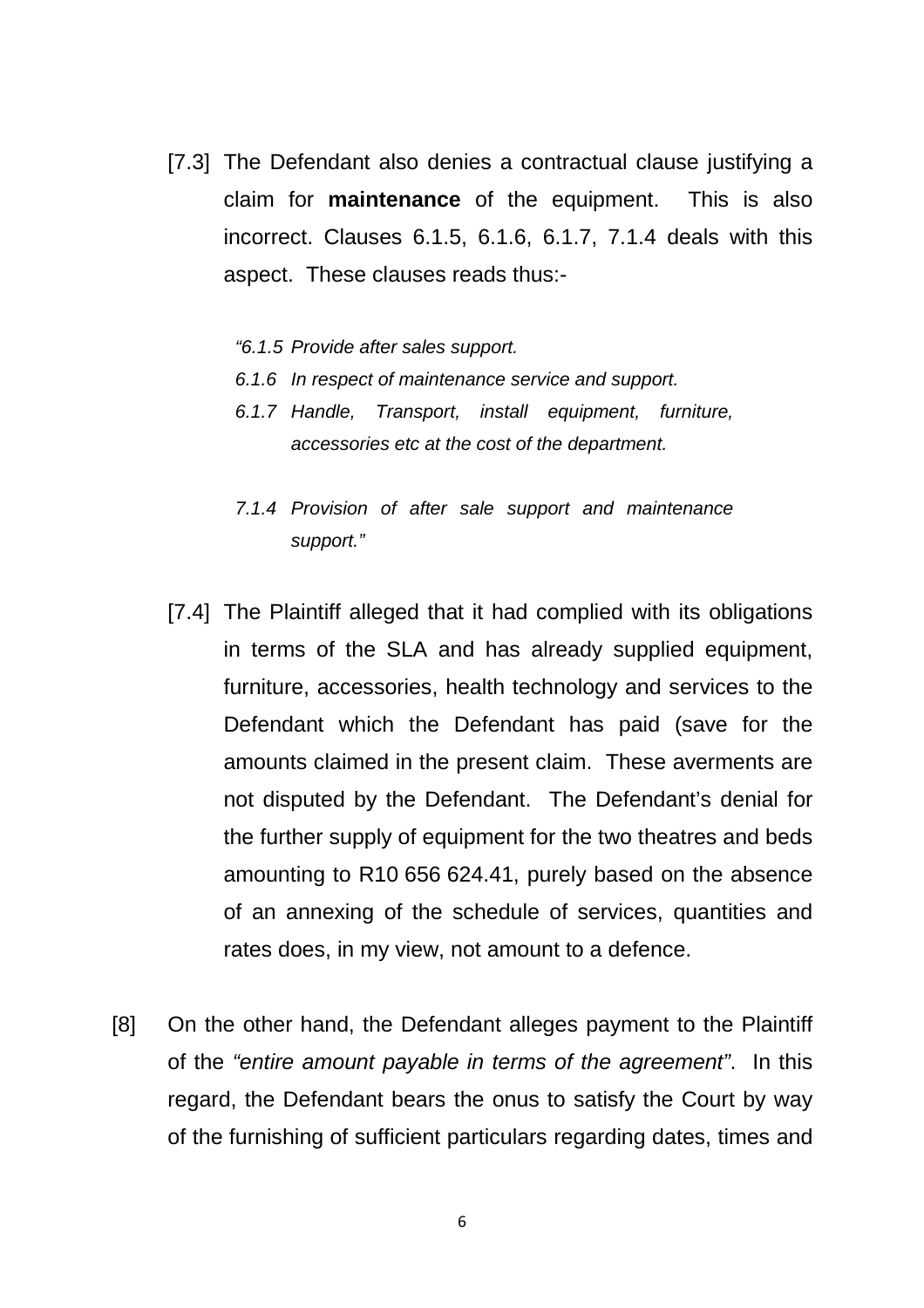amounts of payment, that it has done so. This, the Defendant failed to do.

### **See**:- **Pillay v Krishna** 1946 AD at 946.

- [9] The date of commencement of the SLA was 17 March 2008 and it was agreed that it will "endure until the completion of (the) assignment". No specific period was therefore agreed upon. The invoices are dated 05 October 2011 and the letter of demand is dated 27 June 2012. Summons was issued on 08 August 2012 and the matter was heard on  $28<sup>th</sup>$  March 2013, which covers a period of five (5) years. The invoice relating to the maintenance stipulates that the maintenance is over a period of five (5) years. Calculated from March 2008 and bearing in mind that the endurance of the contract will be "until completion of assignment", it is well within the five (5) year period until summons was issued. Plaintiff is therefore entitled, in my view, to the amount claimed.
- [10] As far as the claims for the training of staff, the commission fee and the outstanding amount on CAPEX for the supply of 2 theatres, 7 treatment rooms and 93 ward beds are concerned, there can be no doubt that the Plaintiff complied with the terms of the SLA.

### **Conclusion**:-

[11] In my view, a case had been made out for the granting of summary judgment. I am satisfied that the Defendant does not have a **bona fide** defence to Plaintiff's claims, bearing in mind especially the fact that substantial amounts of monies were paid in the past on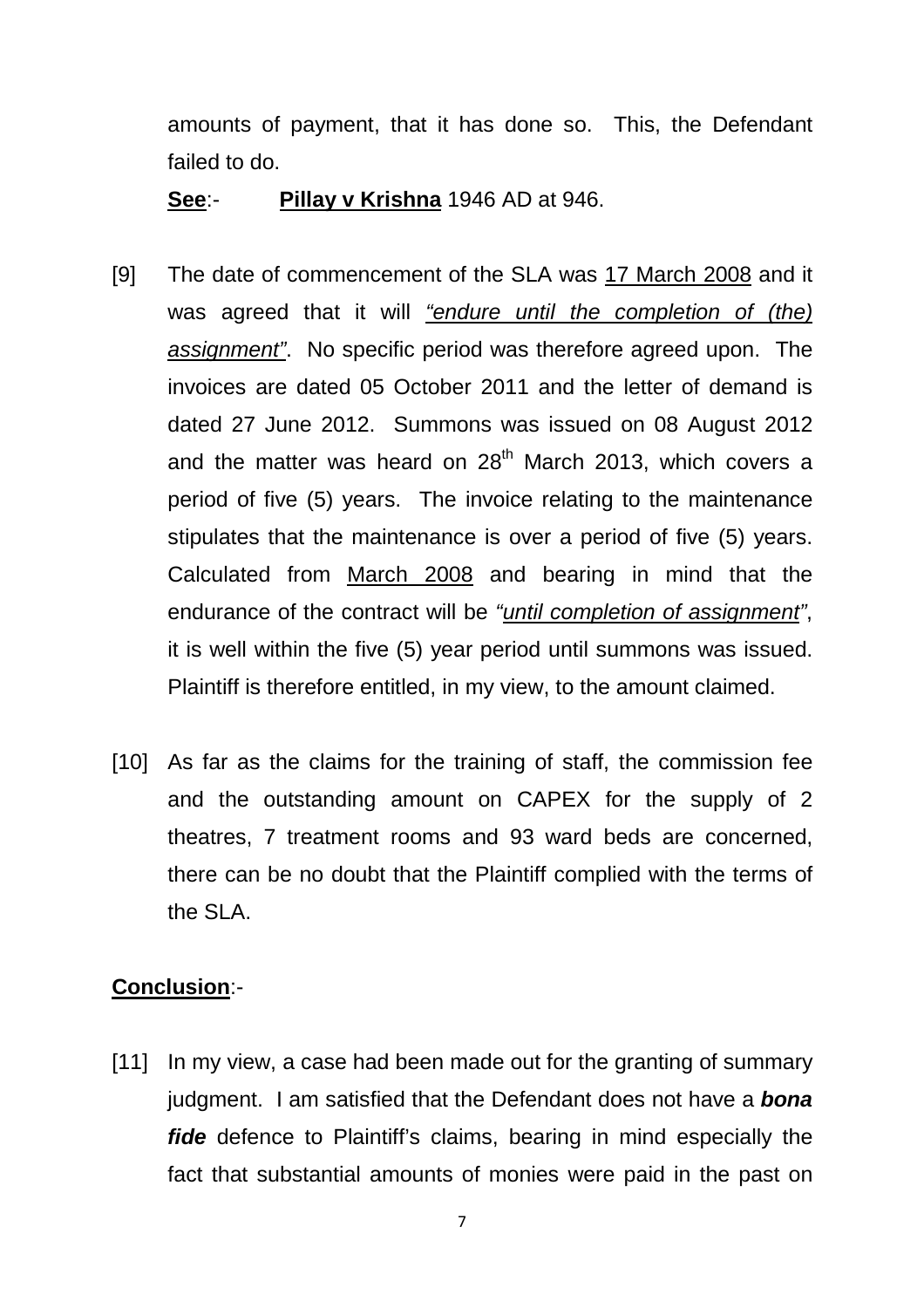similar invoices. There is also no reason why costs should not follow the result, which costs to include the costs consequent upon the employment of senior counsel due to the magnitude and importance of this matter to both parties.

## **Order**:-

- [12] Consequently, the following order is made:-
	- 1. Payment of the amount of R6 726 996.79;
	- 2. Interest on the aforesaid amount of R6 726 996.79 at the rate of 15.5% per annum from 5 October 2011 to date of payment thereof;
	- 3. Payment of the amount of R672 699.72;
	- 4. Interest on the aforesaid amount of R672 699.72 at the rate of 15.5% per annum from 5 October 2011 to date of payment thereof;
	- 5. Payment of the amount of R32 179 637.74;
	- 6. Interest on the aforesaid amount of R32 179 637.74 at the rate of 15.5% per annum from 5 October to date of payment thereof;
	- 7. Payment of the amount of R10 656 624.41;